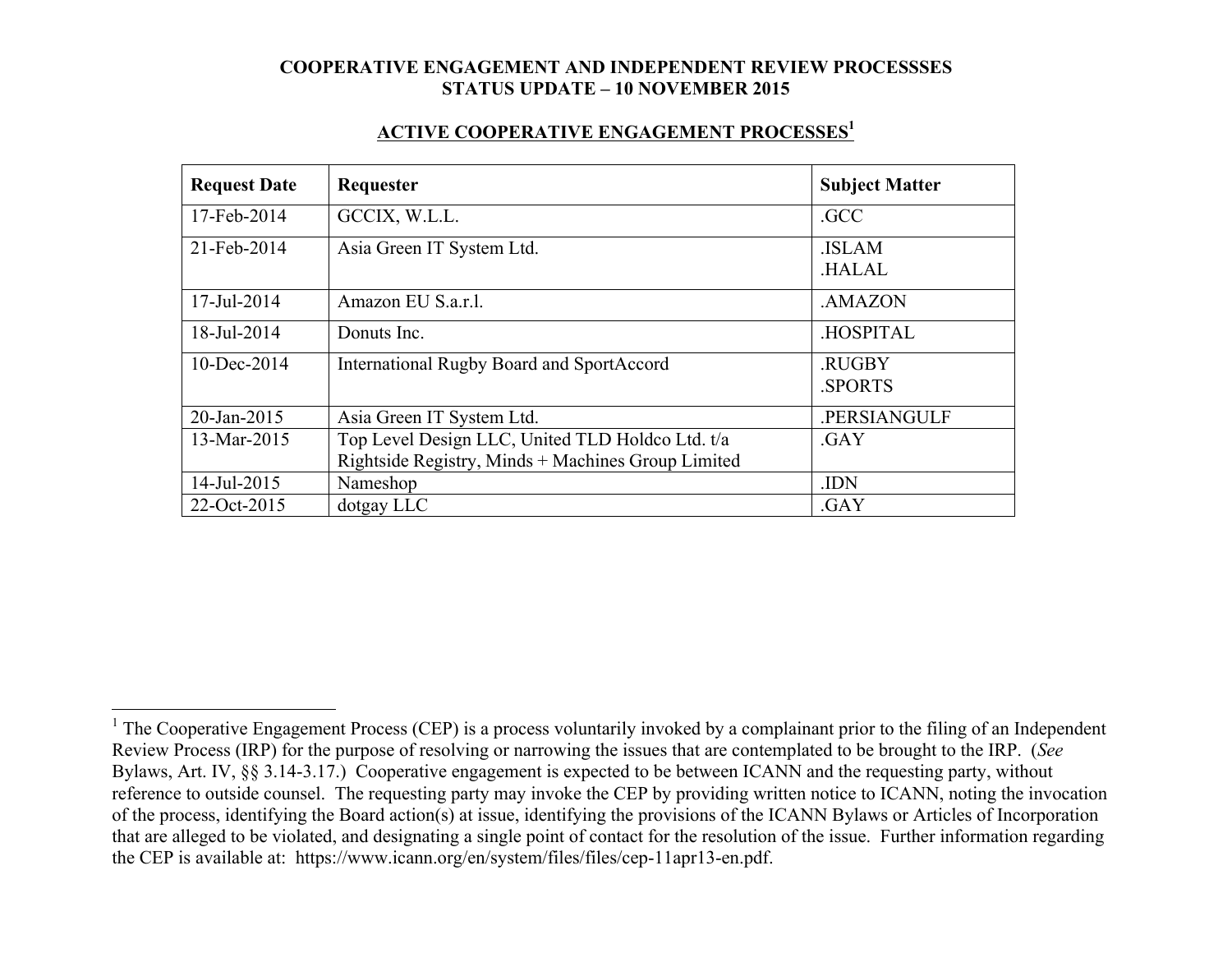# **RECENTLY CLOSED COOPERATIVE ENGAGEMENT PROCESSES**

There are no recently closed CEPs.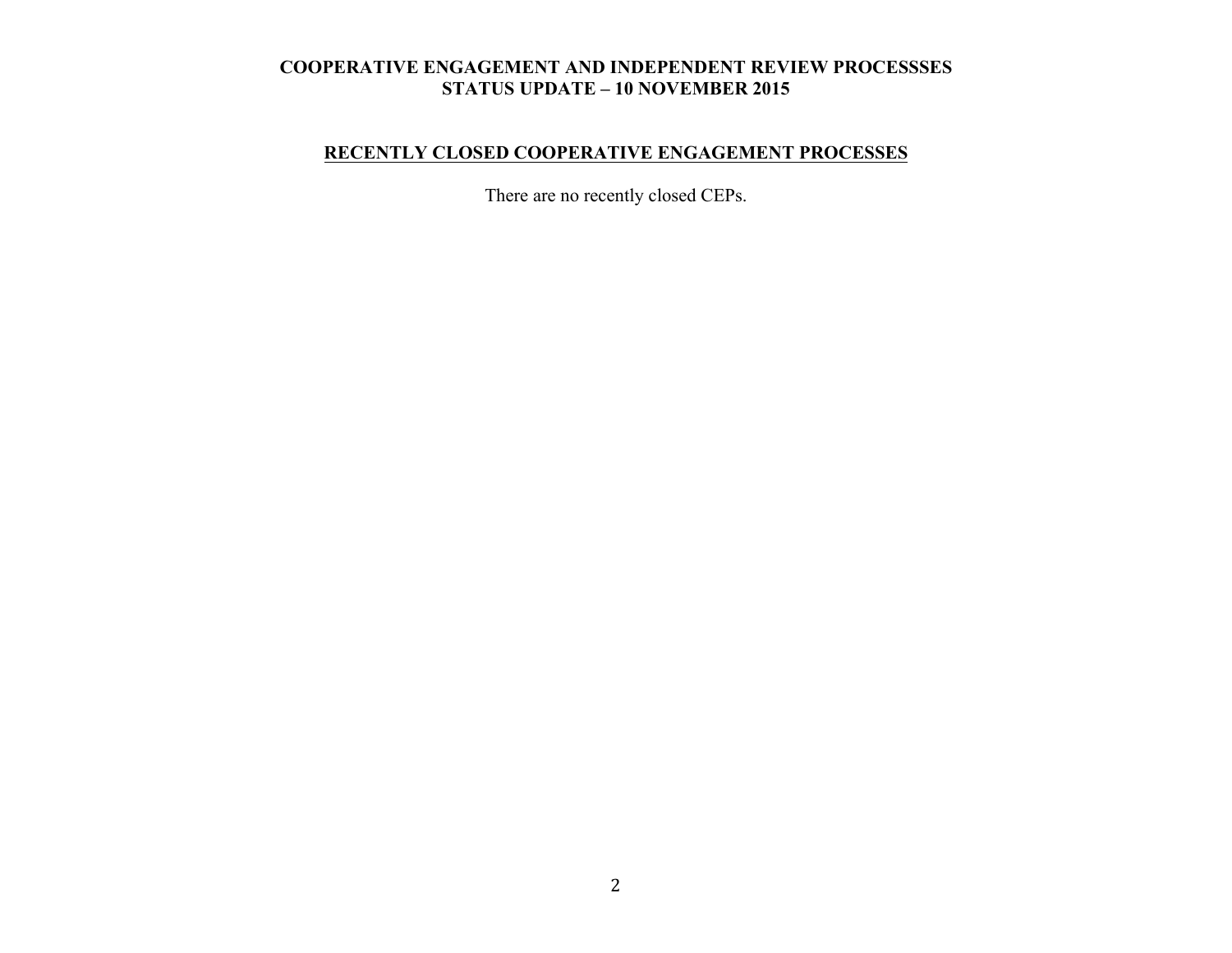### **ACTIVE INDEPENDENT REVIEW PROCESSES<sup>2</sup>**

| <b>Date</b><br><b>ICANN</b><br>Received<br>Notice of<br><b>IRP</b> | Date IRP<br><b>Commenced</b><br>by ICDR | Requester                                                                           | <b>Subject Matter</b>           | <b>Status</b>                                                                                                                                                                                                                                                                                                                    |
|--------------------------------------------------------------------|-----------------------------------------|-------------------------------------------------------------------------------------|---------------------------------|----------------------------------------------------------------------------------------------------------------------------------------------------------------------------------------------------------------------------------------------------------------------------------------------------------------------------------|
| 17-Jul-2014                                                        | 24-Jul-2014                             | Merck KGaA<br>https://www.icann.org/resources/pa<br>ges/merck-v-icann-2014-07-22-en | <b>MERCK</b><br><b>MERCKMSD</b> | Panel Selection: Full Panel confirmed on 10 March<br>2015.<br>Materials: Written submissions, Declaration(s), and<br>Scheduling Orders are posted at<br>https://www.icann.org/resources/pages/merck-v-<br>icann-2014-07-22-en<br>Hearing(s): Panel determined that no final hearing<br>will be held; awaiting Final Declaration. |

 $2$  The Independent Review Process (IRP) is a process by which any person materially affected by a decision or action by the Board that he or she asserts is inconsistent with the Articles of Incorporation or Bylaws may submit a request for independent review of that decision or action. (*See* Bylaws, Art. IV, § 3.) In order to be materially affected, the person must suffer injury or harm that is directly and causally connected to the Board's alleged violation of the Bylaws or the Articles of Incorporation, and not as a result of third parties acting in line with the Board's action. Further information regarding the IRP is available at: https://www.icann.org/resources/pages/mechanisms-2014-03-20-en.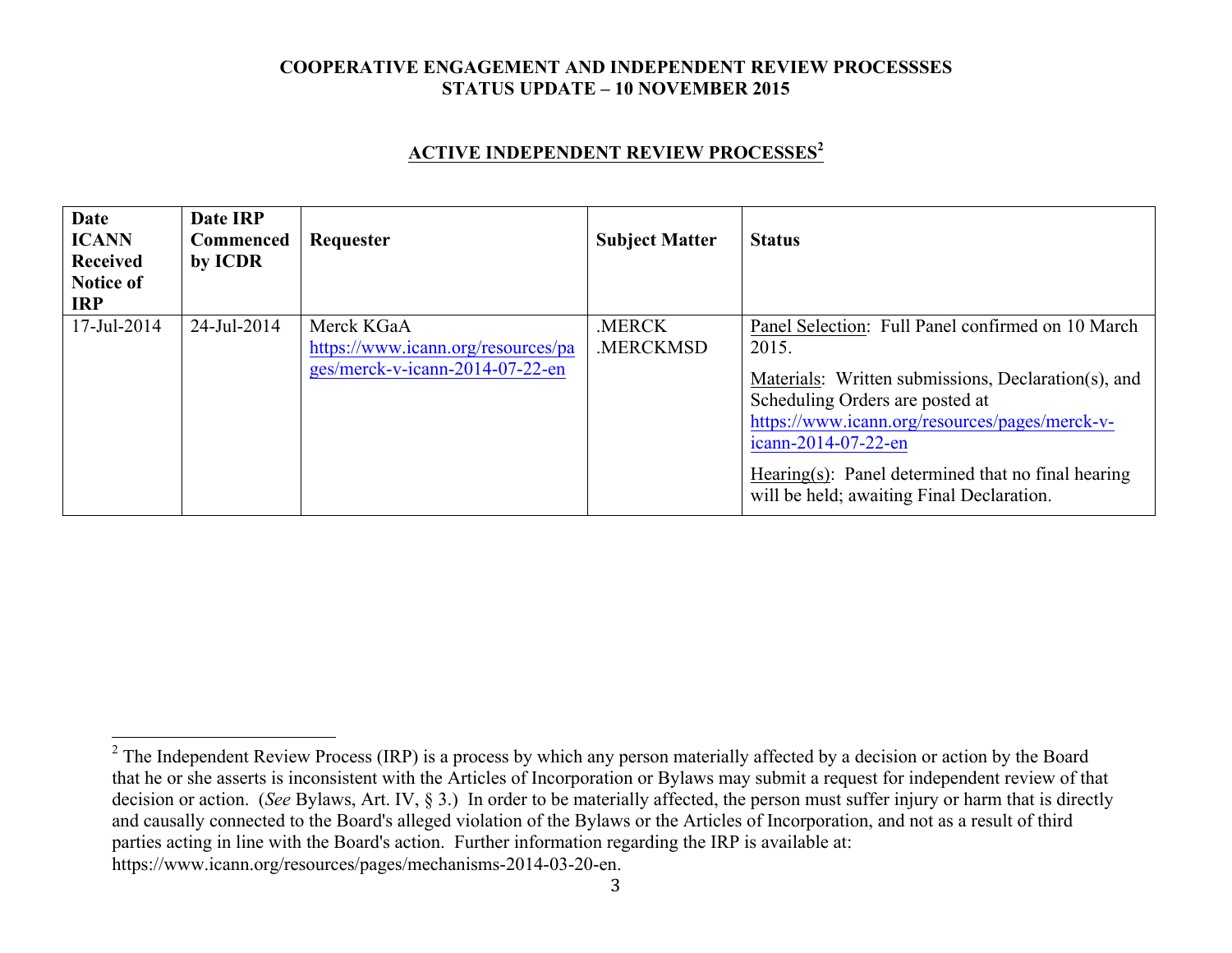| <b>Date</b><br><b>ICANN</b>                       | Date IRP<br><b>Commenced</b> | Requester                                                                                                | <b>Subject Matter</b>   | <b>Status</b>                                                                                                                                                                                                                                                                                                                                               |
|---------------------------------------------------|------------------------------|----------------------------------------------------------------------------------------------------------|-------------------------|-------------------------------------------------------------------------------------------------------------------------------------------------------------------------------------------------------------------------------------------------------------------------------------------------------------------------------------------------------------|
| <b>Received</b><br><b>Notice of</b><br><b>IRP</b> | by ICDR                      |                                                                                                          |                         |                                                                                                                                                                                                                                                                                                                                                             |
| 21-Sept-2014                                      | 22-Sept-2014                 | Dot Registry, LLC<br>https://www.icann.org/resources/pa<br>ges/dot-registry-v-icann-2014-09-<br>$25$ -en | .INC<br>.LLC<br>.LLP    | Panel Selection: Full Panel confirmed on 5<br>February 2015.<br>Materials: Written submissions, Declaration(s), and<br>Scheduling Orders are posted at<br>https://www.icann.org/resources/pages/dot-registry-<br>v-icann-2014-09-25-en<br>Hearing(s): Procedural hearing took place on 19<br>February 2015; no further hearings are currently<br>scheduled. |
| 8-Oct-2014                                        | 13-Oct-2014                  | Donuts Inc.<br>https://www.icann.org/resources/pa<br>ges/donuts-v-icann-2014-10-13-en                    | <b>RUGBY</b><br>.SPORTS | Panel Selection: Full Panel confirmed on 7 April<br>2015.<br>Materials: Written submissions, Declaration(s), and<br>Scheduling Orders are posted at<br>https://www.icann.org/resources/pages/donuts-v-<br>icann-2014-10-13-en<br>Hearing(s): Hearing took place on 8 October 2015;<br>awaiting Final Declaration.                                           |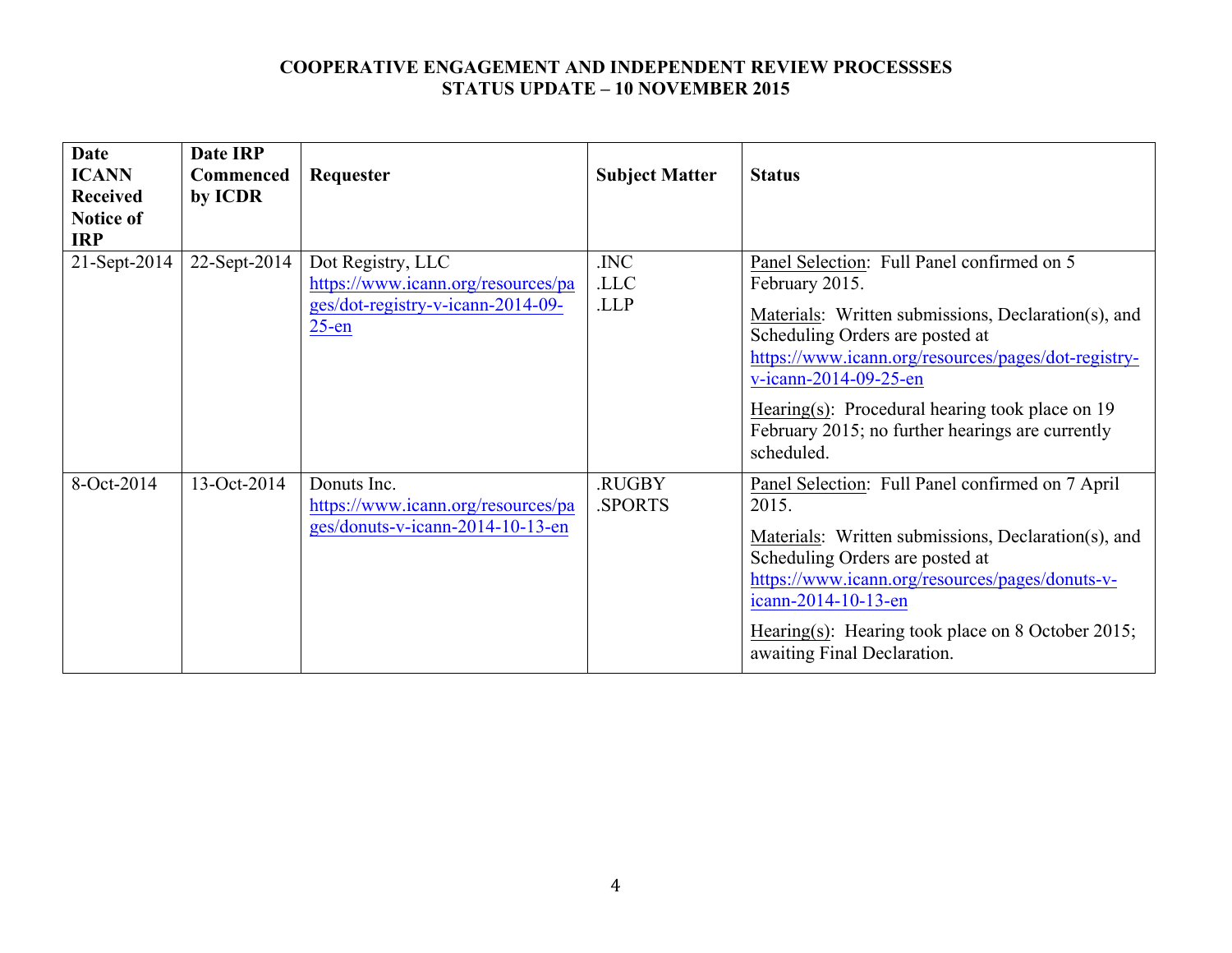| <b>Date</b><br><b>ICANN</b><br><b>Received</b><br><b>Notice of</b><br><b>IRP</b> | Date IRP<br>Commenced<br>by ICDR | Requester                                                                                                                                                                   | <b>Subject Matter</b>                          | <b>Status</b>                                                                                                                                                                                                     |
|----------------------------------------------------------------------------------|----------------------------------|-----------------------------------------------------------------------------------------------------------------------------------------------------------------------------|------------------------------------------------|-------------------------------------------------------------------------------------------------------------------------------------------------------------------------------------------------------------------|
| 5-Dec-2014                                                                       | 8-Dec-2014                       | <b>Gulf Cooperation Council</b><br>https://www.icann.org/resources/pa<br>$ges/gcc-v-icann-2014-12-06-en$                                                                    | PERSIANGULF                                    | Panel Selection: Emergency Panelist appointed on<br>10 December 2014; the two parties have selected<br>Panelists; ICDR in the process of selecting the third<br>Panelist.                                         |
|                                                                                  |                                  |                                                                                                                                                                             |                                                | Materials: Written submissions, Declaration(s), and<br>Scheduling Orders are posted at<br>https://www.icann.org/resources/pages/gcc-v-icann-<br>2014-12-06-en<br>Hearing(s): No hearings are currently scheduled. |
| 10-Mar-2015<br>(HOTEL)<br>13-Mar-2015                                            | 12-Mar-2015                      | Despegar Online SRL; Donuts, Inc.<br>Spring McCook, LLC; Famous<br>Four Media Limited-dot Hotel<br>Limited; Fegistry, LLC; and Radix                                        | HOTEL, ECO<br>[consolidated on<br>12 May 2015] | Panel Selection: Full Panel confirmed on 30 July<br>2015.<br>Materials: Written submissions, Declaration(s),<br>and Scheduling Orders are posted at                                                               |
| (ECO)                                                                            |                                  | FZC (.HOTEL) and Little Birch,<br>LLC and Minds + Machines Group<br>Limited (.ECO)<br>https://www.icann.org/resources/pa<br>ges/various-v-icann-eco-hotel-<br>2015-09-02-en |                                                | https://www.icann.org/resources/pages/various-v-<br>icann-eco-hotel-2015-09-02-en<br>Hearing(s): Final hearing scheduled for $23$<br>November 2015.                                                               |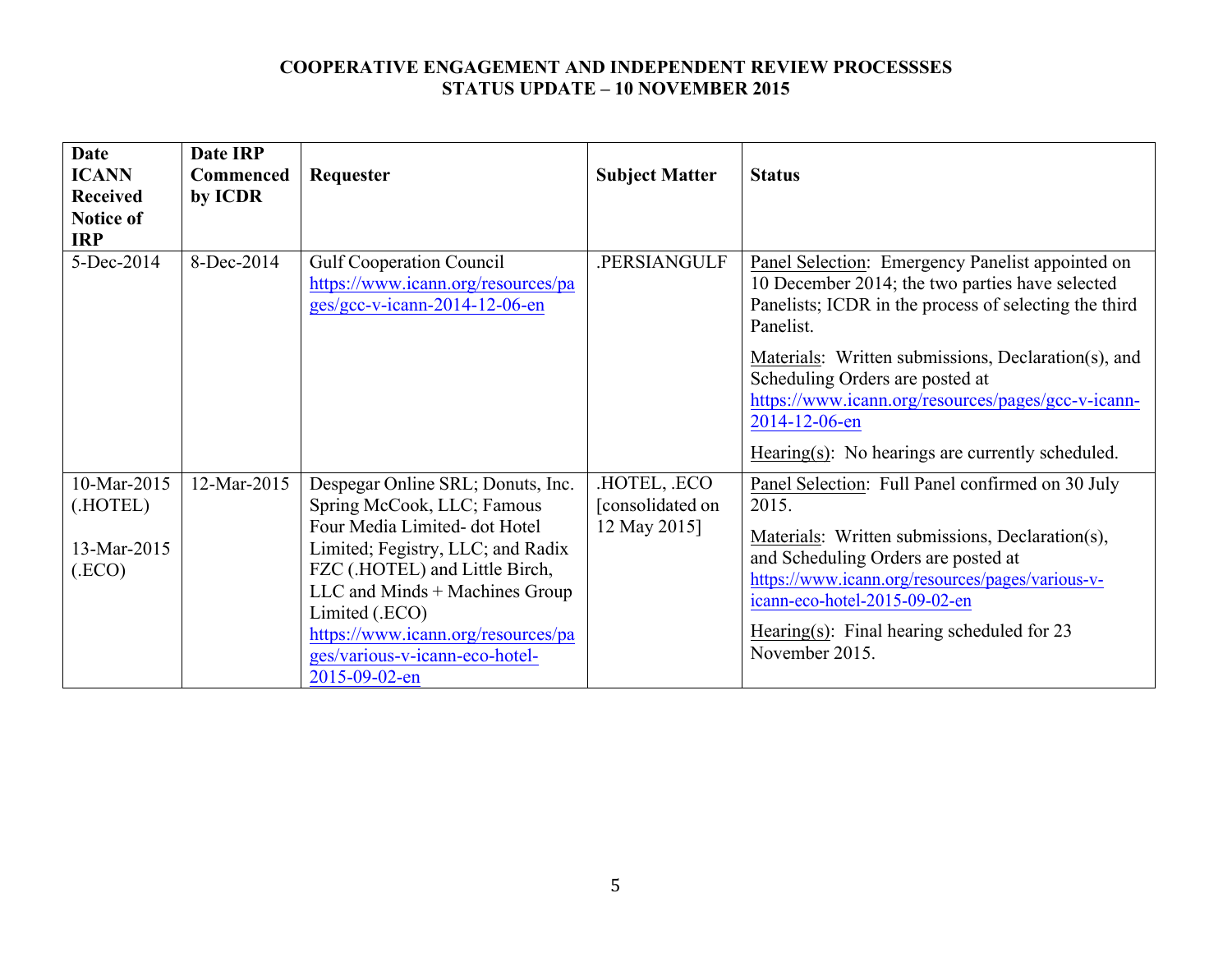| <b>Date</b><br><b>ICANN</b><br><b>Received</b><br><b>Notice of</b><br><b>IRP</b> | Date IRP<br><b>Commenced</b><br>by ICDR | Requester                                                                                          | <b>Subject Matter</b> | <b>Status</b>                                                                                                                                                                                                                                                                                                                                                     |
|----------------------------------------------------------------------------------|-----------------------------------------|----------------------------------------------------------------------------------------------------|-----------------------|-------------------------------------------------------------------------------------------------------------------------------------------------------------------------------------------------------------------------------------------------------------------------------------------------------------------------------------------------------------------|
| 19-Mar-2015                                                                      | 24-Mar-2015                             | Dot Sport Limited<br>https://www.icann.org/resources/pa<br>ges/dot-sport-v-icann-2015-03-27-<br>en | SPORT.                | Panel Selection: Full Panel confirmed on 3<br>September 2015.<br>Materials: Written submissions, Declaration(s),<br>and Scheduling Orders are posted at<br>https://www.icann.org/resources/pages/dot-sport-v-<br>icann-2015-03-27-en<br>Hearing(s): Administrative hearing took place on $28$<br>September 2015; Final hearing scheduled for 17<br>February 2016. |
| 24-Mar-2015                                                                      | 7-Apr-2015                              | Corn Lake, LLC<br>https://www.icann.org/resources/pa<br>ges/corn-lake-v-icann-2015-04-07-<br>en    | <b>CHARITY</b>        | Panel Selection: Full Panel confirmed on 17<br>September 2015.<br>Materials: Written submissions, Declaration(s),<br>and Scheduling Orders are posted at<br>https://www.icann.org/resources/pages/corn-lake-v-<br>icann-2015-04-07-en<br>Hearing(s): Preliminary hearing took place on $3$<br>November 2015; Final hearing scheduled for 13<br>January 2016.      |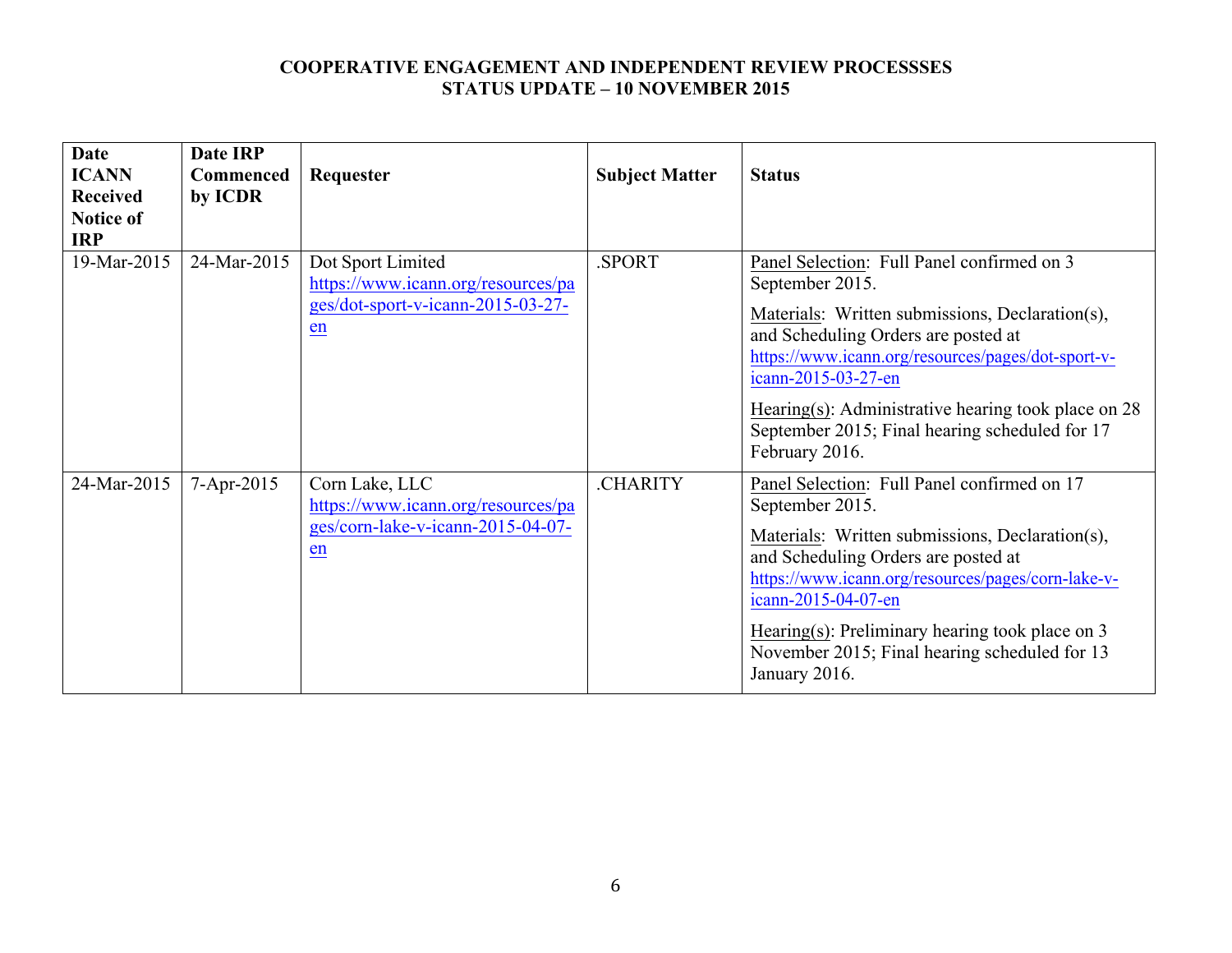| <b>Date</b><br><b>ICANN</b><br><b>Received</b><br><b>Notice of</b><br><b>IRP</b> | Date IRP<br><b>Commenced</b><br>by ICDR | Requester                                                                                                                                        | <b>Subject Matter</b> | <b>Status</b>                                                                                                                                                                                                                                                                                                             |
|----------------------------------------------------------------------------------|-----------------------------------------|--------------------------------------------------------------------------------------------------------------------------------------------------|-----------------------|---------------------------------------------------------------------------------------------------------------------------------------------------------------------------------------------------------------------------------------------------------------------------------------------------------------------------|
| 30-Sep-2015                                                                      | 5-Oct-2015                              | Afilias Limited, BRS Media, Inc.,<br>Tin Dale, LLC<br>https://www.icann.org/resources/pa<br>ges/afilias-brs-tin-llc-v-icann-2015-<br>$10-12$ -en | RADIO                 | Panel Selection: IRP filed on 5 October 2015; no<br>Panelists have been selected.<br>Materials: Written submissions, Declaration(s),<br>and Scheduling Orders are posted at<br>https://www.icann.org/resources/pages/afilias-brs-<br>tin-llc-v-icann-2015-10-12-en<br>$Hearing(s)$ : No hearings are currently scheduled. |
| 22-Oct-2015                                                                      |                                         | dotgay LLC                                                                                                                                       | .GAY                  | Panel Selection: IRP has not commenced; notice of<br>IRP commencement has not been issued by ICDR.<br>Materials: IRP has not commenced; notice of IRP<br>commencement has not been issued by ICDR.<br>Hearing(s): IRP has not commenced; notice of IRP<br>commencement has not been issued by ICDR.                       |